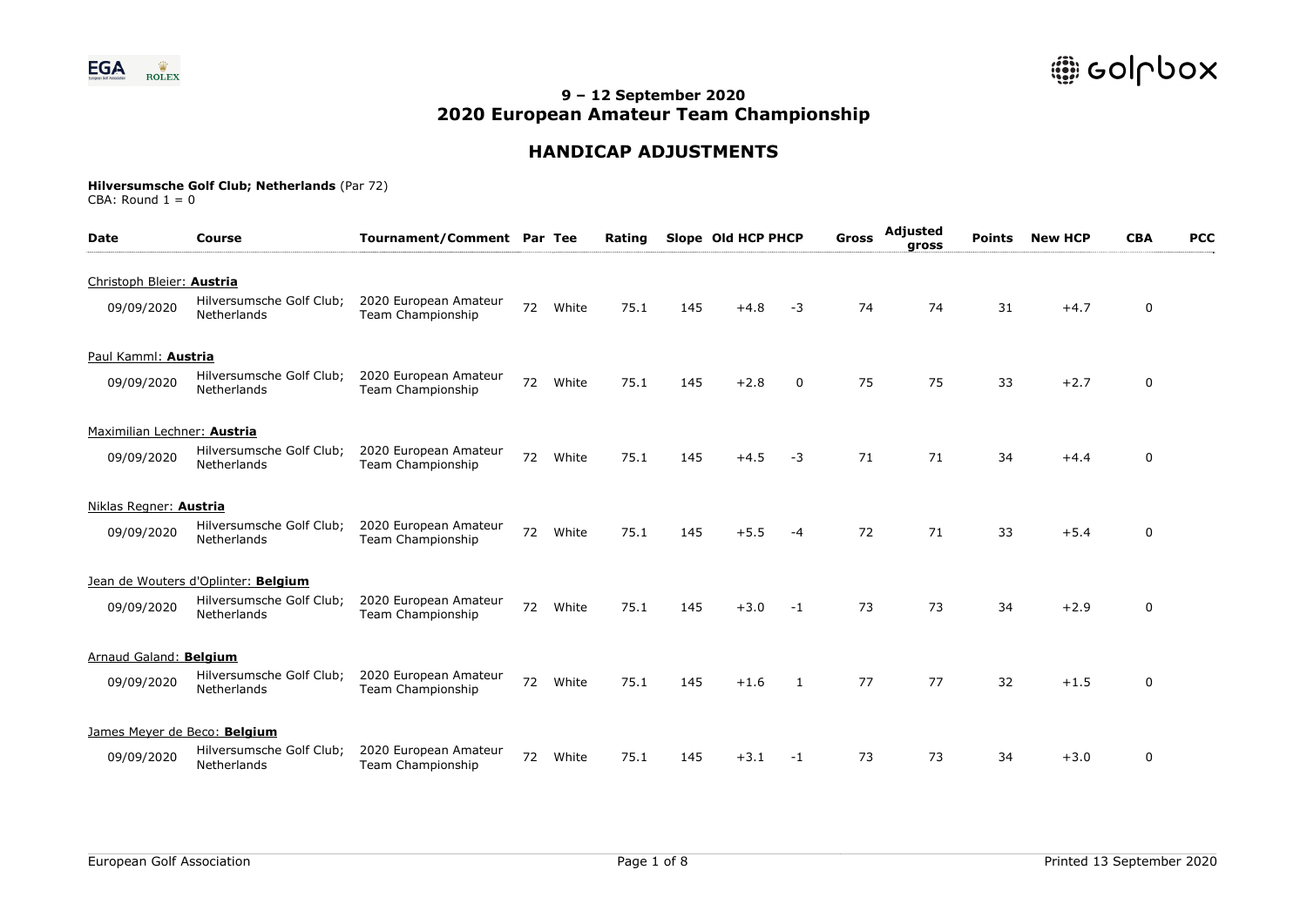

## **HANDICAP ADJUSTMENTS**

| <b>Date</b>                  | <b>Course</b>                           | Tournament/Comment Par Tee                        |    |       | Rating |     | Slope Old HCP PHCP |      | <b>Gross</b> | Adjusted<br>gross | <b>Points</b> | <b>New HCP</b> | <b>CBA</b>  | <b>PCC</b> |
|------------------------------|-----------------------------------------|---------------------------------------------------|----|-------|--------|-----|--------------------|------|--------------|-------------------|---------------|----------------|-------------|------------|
| Charles Roeland: Belgium     |                                         |                                                   |    |       |        |     |                    |      |              |                   |               |                |             |            |
| 09/09/2020                   | Hilversumsche Golf Club;<br>Netherlands | 2020 European Amateur<br><b>Team Championship</b> | 72 | White | 75.1   | 145 | $+2.3$             | 0    | 81           | 79                | 29            | $+2.2$         | 0           |            |
| Petr Hruby: Czech Republic   |                                         |                                                   |    |       |        |     |                    |      |              |                   |               |                |             |            |
| 09/09/2020                   | Hilversumsche Golf Club;<br>Netherlands | 2020 European Amateur<br>Team Championship        | 72 | White | 75.1   | 145 | $+5.2$             | $-4$ | 74           | 73                | 31            |                |             | 0          |
| Petr Janik: Czech Republic   |                                         |                                                   |    |       |        |     |                    |      |              |                   |               |                |             |            |
| 09/09/2020                   | Hilversumsche Golf Club;<br>Netherlands | 2020 European Amateur<br>Team Championship        | 72 | White | 75.1   | 145 | $+4.3$             | $-2$ | 76           | 76                | 30            |                |             | 0          |
| Vaclav Tichy: Czech Republic |                                         |                                                   |    |       |        |     |                    |      |              |                   |               |                |             |            |
| 09/09/2020                   | Hilversumsche Golf Club;<br>Netherlands | 2020 European Amateur<br>Team Championship        | 72 | White | 75.1   | 145 | $+4.2$             | $-2$ | 74           | 74                | 32            |                |             | 0          |
|                              | Matyas Zapletal: Czech Republic         |                                                   |    |       |        |     |                    |      |              |                   |               |                |             |            |
| 09/09/2020                   | Hilversumsche Golf Club;<br>Netherlands | 2020 European Amateur<br>Team Championship        | 72 | White | 75.1   | 145 | $+4.9$             | $-3$ | 76           | 76                | 29            |                |             | 0          |
| Hamish Brown: Denmark        |                                         |                                                   |    |       |        |     |                    |      |              |                   |               |                |             |            |
| 09/09/2020                   | Hilversumsche Golf Club;<br>Netherlands | 2020 European Amateur<br>Team Championship        | 72 | White | 75.1   | 145 | $+4.1$             | $-2$ | 73           | 72                | 34            | $+4.0$         | $\mathbf 0$ |            |
|                              | Sebastian Friedrichsen: Denmark         |                                                   |    |       |        |     |                    |      |              |                   |               |                |             |            |
| 09/09/2020                   | Hilversumsche Golf Club;<br>Netherlands | 2020 European Amateur<br>Team Championship        | 72 | White | 75.1   | 145 | $+3.5$             | -1   | 72           | 72                | 35            | $+3.5$         | $\mathbf 0$ |            |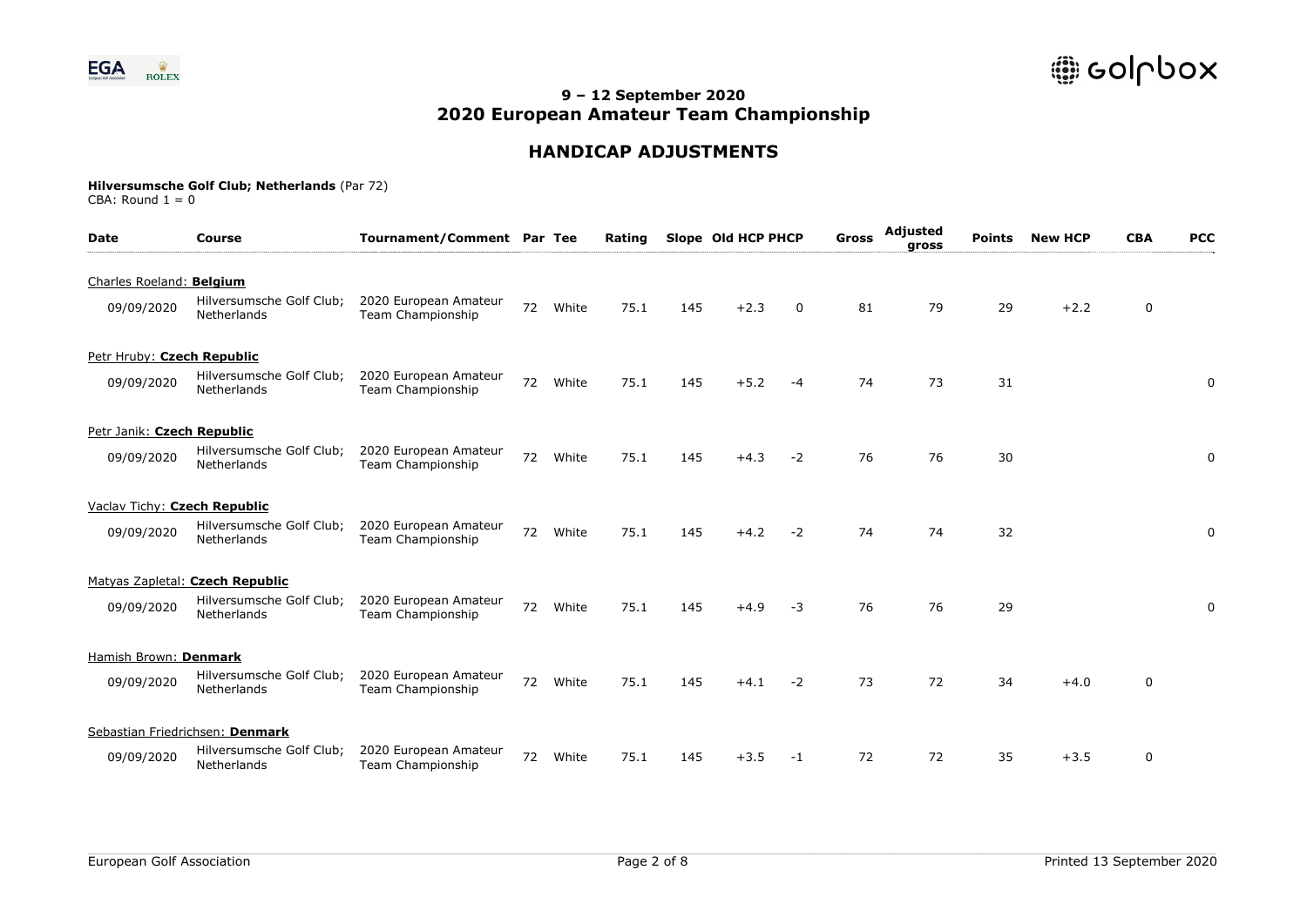

## **HANDICAP ADJUSTMENTS**

| Date                       | Course                                  | Tournament/Comment Par Tee                        |    |       | Rating |     | Slope Old HCP PHCP |      | Gross | Adjusted<br>gross | <b>Points</b> | <b>New HCP</b> | <b>CBA</b> | <b>PCC</b> |
|----------------------------|-----------------------------------------|---------------------------------------------------|----|-------|--------|-----|--------------------|------|-------|-------------------|---------------|----------------|------------|------------|
| August Host: Denmark       |                                         |                                                   |    |       |        |     |                    |      |       |                   |               |                |            |            |
| 09/09/2020                 | Hilversumsche Golf Club;<br>Netherlands | 2020 European Amateur<br><b>Team Championship</b> | 72 | White | 75.1   | 145 | $+4.0$             | $-2$ | 75    | 74                | 32            | $+3.9$         | 0          |            |
| Frederik Kjettrup: Denmark |                                         |                                                   |    |       |        |     |                    |      |       |                   |               |                |            |            |
| 09/09/2020                 | Hilversumsche Golf Club;<br>Netherlands | 2020 European Amateur<br>Team Championship        | 72 | White | 75.1   | 145 | $+3.7$             | $-2$ | 71    | 71                | 35            | $+3.7$         | 0          |            |
| Carl Hellat: Estonia       |                                         |                                                   |    |       |        |     |                    |      |       |                   |               |                |            |            |
| 09/09/2020                 | Hilversumsche Golf Club;<br>Netherlands | 2020 European Amateur<br>Team Championship        | 72 | White | 75.1   | 145 | $+6.2$             | $-5$ | 74    | 73                | 30            |                |            | 0          |
| Kevin Jegers: Estonia      |                                         |                                                   |    |       |        |     |                    |      |       |                   |               |                |            |            |
| 09/09/2020                 | Hilversumsche Golf Club;<br>Netherlands | 2020 European Amateur<br>Team Championship        | 72 | White | 75.1   | 145 | $+3.1$             | $-1$ | 79    | 79                | 28            |                |            | 0          |
| Ken-Marten Soo: Estonia    |                                         |                                                   |    |       |        |     |                    |      |       |                   |               |                |            |            |
| 09/09/2020                 | Hilversumsche Golf Club;<br>Netherlands | 2020 European Amateur<br>Team Championship        | 72 | White | 75.1   | 145 | $+3.8$             | $-2$ | 75    | 75                | 31            |                |            | 0          |
| Mattias Variun: Estonia    |                                         |                                                   |    |       |        |     |                    |      |       |                   |               |                |            |            |
| 09/09/2020                 | Hilversumsche Golf Club;<br>Netherlands | 2020 European Amateur<br>Team Championship        | 72 | White | 75.1   | 145 | $+3.1$             | $-1$ | 72    | 72                | 35            |                |            | 0          |
| Tom Gueant: France         |                                         |                                                   |    |       |        |     |                    |      |       |                   |               |                |            |            |
| 09/09/2020                 | Hilversumsche Golf Club;<br>Netherlands | 2020 European Amateur<br>Team Championship        | 72 | White | 75.1   | 145 | $+5.0$             | -3   | 73    | 73                | 32            |                |            | 0          |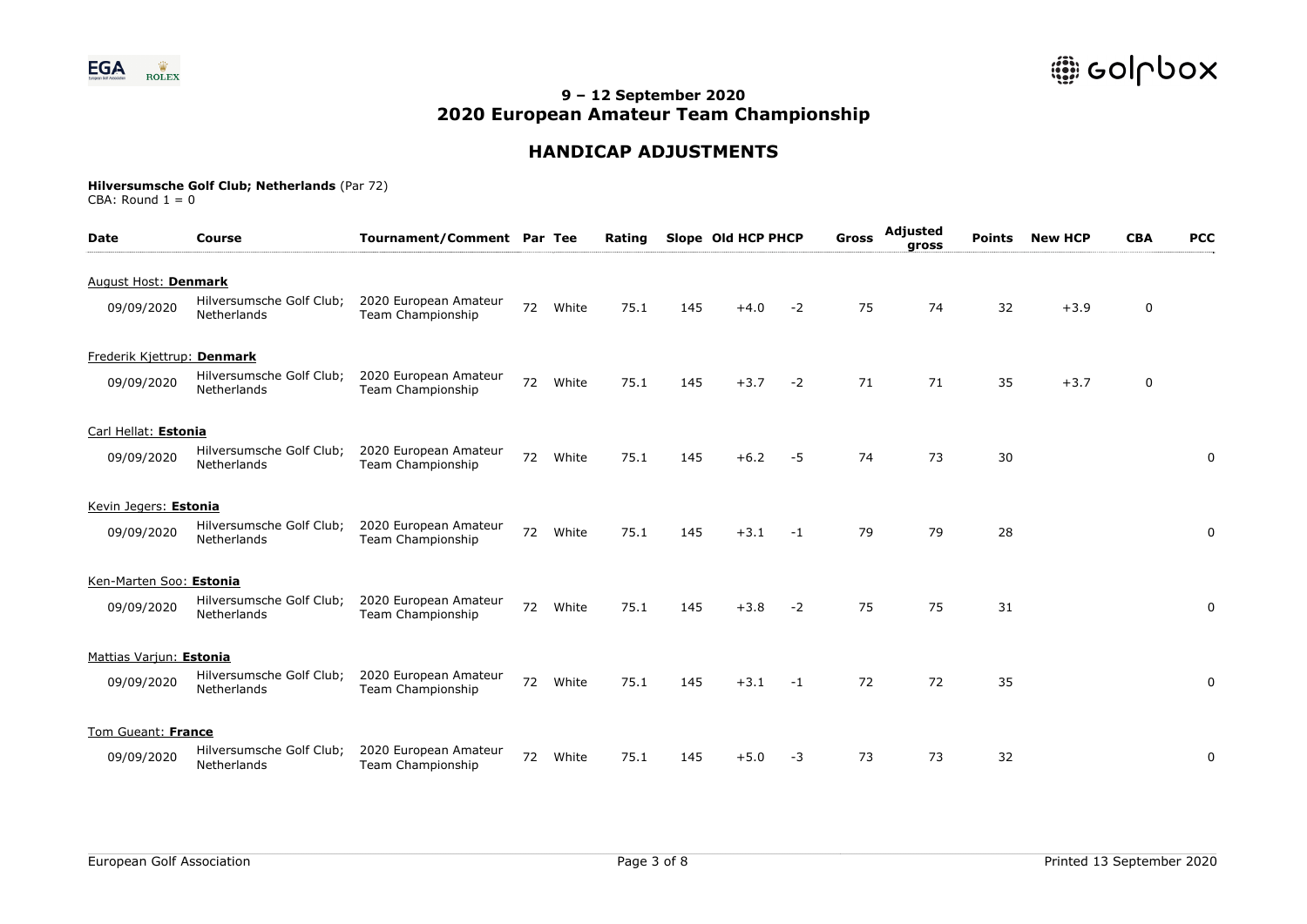

## **HANDICAP ADJUSTMENTS**

| <b>Date</b>              | <b>Course</b>                           | Tournament/Comment Par Tee                 |    |       | Rating |     | Slope Old HCP PHCP |      | Gross | Adjusted<br>gross | <b>Points</b> | <b>New HCP</b> | <b>CBA</b>  | <b>PCC</b> |
|--------------------------|-----------------------------------------|--------------------------------------------|----|-------|--------|-----|--------------------|------|-------|-------------------|---------------|----------------|-------------|------------|
| Adrien Pendaries: France |                                         |                                            |    |       |        |     |                    |      |       |                   |               |                |             |            |
| 09/09/2020               | Hilversumsche Golf Club;<br>Netherlands | 2020 European Amateur<br>Team Championship | 72 | White | 75.1   | 145 | $+4.5$             | $-3$ | 73    | 73                | 32            |                |             | 0          |
| David Ravetto: France    |                                         |                                            |    |       |        |     |                    |      |       |                   |               |                |             |            |
| 09/09/2020               | Hilversumsche Golf Club;<br>Netherlands | 2020 European Amateur<br>Team Championship | 72 | White | 75.1   | 145 | $+5.2$             | $-4$ | 74    | 74                | 30            |                |             | 0          |
| Julien Sale: France      |                                         |                                            |    |       |        |     |                    |      |       |                   |               |                |             |            |
| 09/09/2020               | Hilversumsche Golf Club;<br>Netherlands | 2020 European Amateur<br>Team Championship | 72 | White | 75.1   | 145 | $+5.6$             | -4   | 69    | 69                | 35            |                |             | 0          |
| Nick Bachem: Germany     |                                         |                                            |    |       |        |     |                    |      |       |                   |               |                |             |            |
| 09/09/2020               | Hilversumsche Golf Club;<br>Netherlands | 2020 European Amateur<br>Team Championship | 72 | White | 75.1   | 145 | $+5.5$             | -4   | 71    | 71                | 33            | $+5.4$         | 0           |            |
| Jannik de Bruyn: Germany |                                         |                                            |    |       |        |     |                    |      |       |                   |               |                |             |            |
| 09/09/2020               | Hilversumsche Golf Club;<br>Netherlands | 2020 European Amateur<br>Team Championship | 72 | White | 75.1   | 145 | $+4.3$             | $-2$ | 73    | 73                | 33            | $+4.2$         | $\mathbf 0$ |            |
| Marc Hammer: Germany     |                                         |                                            |    |       |        |     |                    |      |       |                   |               |                |             |            |
| 09/09/2020               | Hilversumsche Golf Club;<br>Netherlands | 2020 European Amateur<br>Team Championship | 72 | White | 75.1   | 145 | $+4.3$             | $-2$ | 69    | 69                | 37            | $+4.4$         | 0           |            |
| Matthias Schmid: Germany |                                         |                                            |    |       |        |     |                    |      |       |                   |               |                |             |            |
| 09/09/2020               | Hilversumsche Golf Club;<br>Netherlands | 2020 European Amateur<br>Team Championship | 72 | White | 75.1   | 145 | $+5.0$             | $-3$ | 62    | 62                | 43            | $+5.7$         | 0           |            |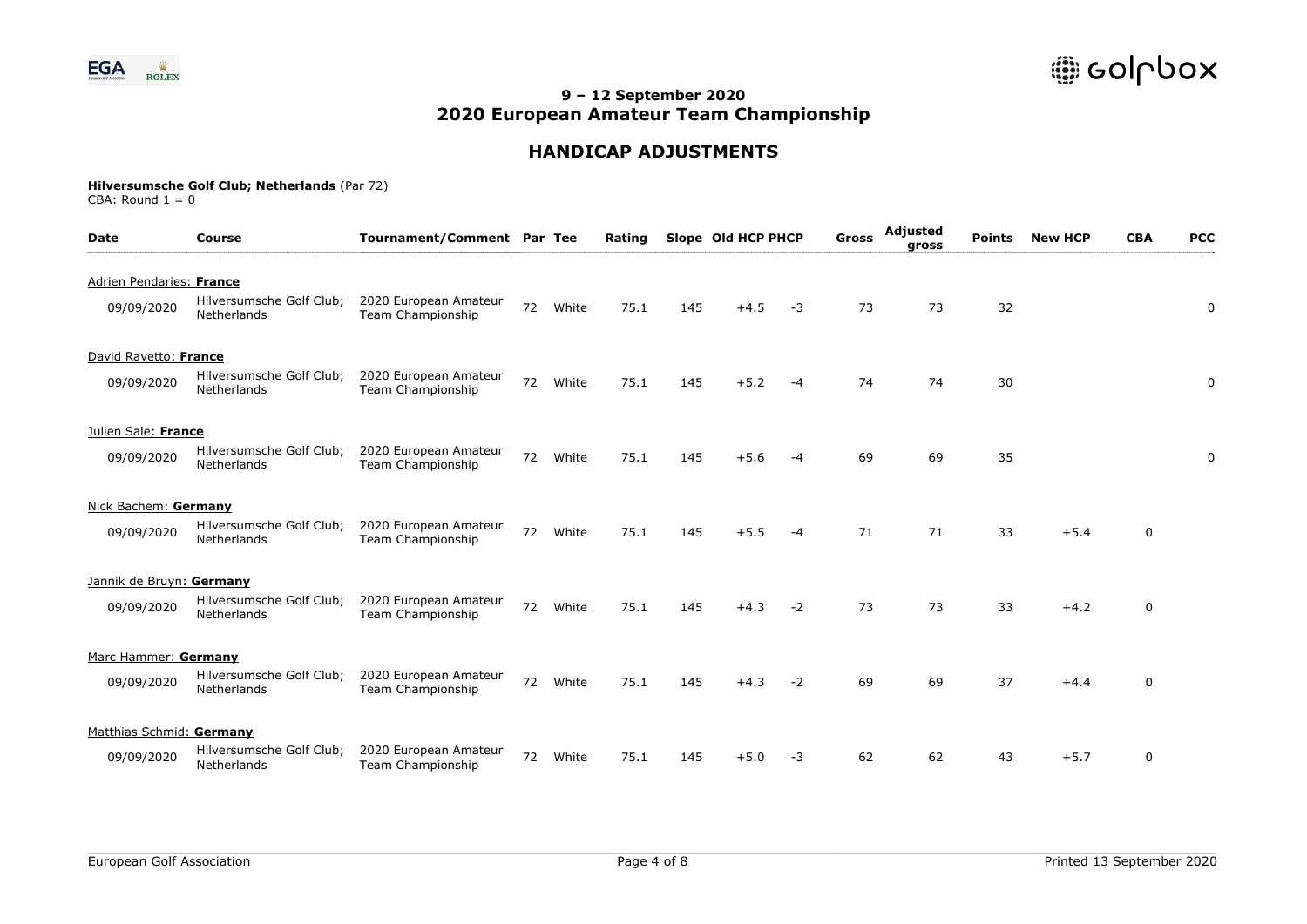

## **HANDICAP ADJUSTMENTS**

| <b>Date</b>                   | Course                                  | Tournament/Comment Par Tee                 |    |       | Rating |     | Slope Old HCP PHCP |             | Gross | Adjusted<br>gross | <b>Points</b> | <b>New HCP</b> | <b>CBA</b>  | <b>PCC</b> |
|-------------------------------|-----------------------------------------|--------------------------------------------|----|-------|--------|-----|--------------------|-------------|-------|-------------------|---------------|----------------|-------------|------------|
| Aron Snaer Juliusson: Iceland |                                         |                                            |    |       |        |     |                    |             |       |                   |               |                |             |            |
| 09/09/2020                    | Hilversumsche Golf Club;<br>Netherlands | 2020 European Amateur<br>Team Championship | 72 | White | 75.1   | 145 | $+3.6$             | $-2$        | 71    | 71                | 35            |                |             | 0          |
|                               | Kristofer Karl Karlsson: Iceland        |                                            |    |       |        |     |                    |             |       |                   |               |                |             |            |
| 09/09/2020                    | Hilversumsche Golf Club;<br>Netherlands | 2020 European Amateur<br>Team Championship | 72 | White | 75.1   | 145 | $+2.5$             | $\mathbf 0$ | 73    | 73                | 35            |                |             | 0          |
|                               | Hakon Orn Magnusson: Iceland            |                                            |    |       |        |     |                    |             |       |                   |               |                |             |            |
| 09/09/2020                    | Hilversumsche Golf Club;<br>Netherlands | 2020 European Amateur<br>Team Championship | 72 | White | 75.1   | 145 | $+3.5$             | $-1$        | 76    | 76                | 31            |                |             | 0          |
|                               | Dagbjartur Sigurbrandsson: Iceland      |                                            |    |       |        |     |                    |             |       |                   |               |                |             |            |
| 09/09/2020                    | Hilversumsche Golf Club;<br>Netherlands | 2020 European Amateur<br>Team Championship | 72 | White | 75.1   | 145 | $+3.6$             | $-2$        | 73    | 73                | 33            |                |             | 0          |
| Riccardo Bregoli: Italy       |                                         |                                            |    |       |        |     |                    |             |       |                   |               |                |             |            |
| 09/09/2020                    | Hilversumsche Golf Club;<br>Netherlands | 2020 European Amateur<br>Team Championship | 72 | White | 75.1   | 145 | $+3.2$             | $-1$        | 76    | 76                | 31            | $+3.1$         | 0           |            |
| Filippo Celli: Italy          |                                         |                                            |    |       |        |     |                    |             |       |                   |               |                |             |            |
| 09/09/2020                    | Hilversumsche Golf Club;<br>Netherlands | 2020 European Amateur<br>Team Championship | 72 | White | 75.1   | 145 | $+3.2$             | $-1$        | 73    | 73                | 34            | $+3.1$         | 0           |            |
| Gregorio De Leo: Italy        |                                         |                                            |    |       |        |     |                    |             |       |                   |               |                |             |            |
| 09/09/2020                    | Hilversumsche Golf Club;<br>Netherlands | 2020 European Amateur<br>Team Championship | 72 | White | 75.1   | 145 | $+4.6$             | -3          | 73    | 73                | 32            | $+4.5$         | $\mathbf 0$ |            |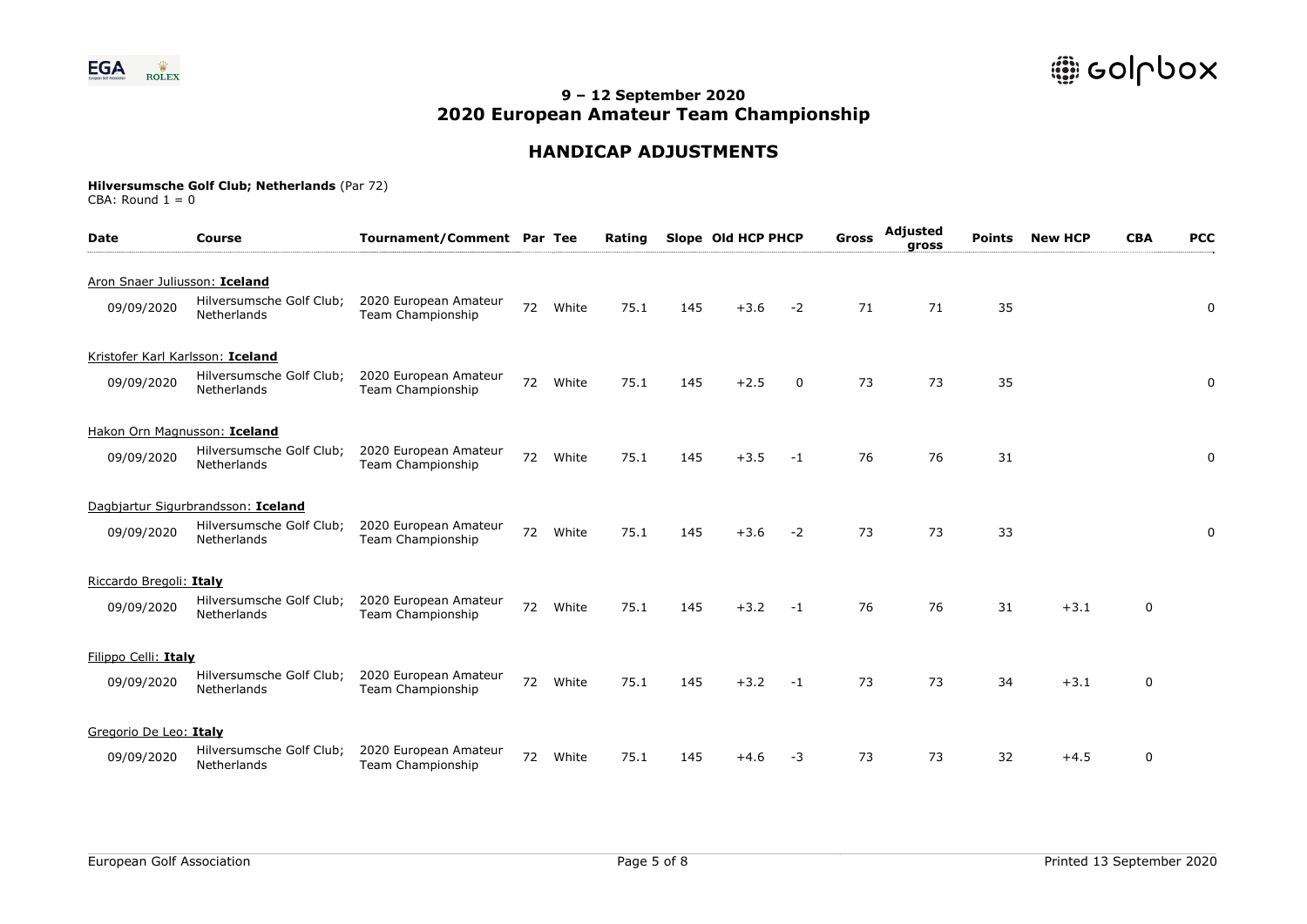

## **HANDICAP ADJUSTMENTS**

| <b>Date</b>                          | <b>Course</b>                           | Tournament/Comment Par Tee                 |    |       | Rating |     | Slope Old HCP PHCP |              | Gross | Adjusted<br>gross | <b>Points</b> | <b>New HCP</b> | <b>CBA</b> | <b>PCC</b> |
|--------------------------------------|-----------------------------------------|--------------------------------------------|----|-------|--------|-----|--------------------|--------------|-------|-------------------|---------------|----------------|------------|------------|
| Andrea Romano: Italy<br>09/09/2020   | Hilversumsche Golf Club;<br>Netherlands | 2020 European Amateur<br>Team Championship | 72 | White | 75.1   | 145 | $+3.8$             | $-2$         | 70    | 70                | 36            | $+3.8$         | 0          |            |
| Matej Babic: Slovakia<br>09/09/2020  | Hilversumsche Golf Club;<br>Netherlands | 2020 European Amateur<br>Team Championship | 72 | White | 75.1   | 145 | $+2.9$             | $-1$         | 80    | 79                | 28            |                |            | 0          |
| Lukas Gabura: Slovakia<br>09/09/2020 | Hilversumsche Golf Club;<br>Netherlands | 2020 European Amateur<br>Team Championship | 72 | White | 75.1   | 145 | $+4.1$             | $-2$         | 71    | 71                | 35            |                |            | 0          |
| Pavol Mach: Slovakia<br>09/09/2020   | Hilversumsche Golf Club;<br>Netherlands | 2020 European Amateur<br>Team Championship | 72 | White | 75.1   | 145 | $+5.1$             | $-3$         | 74    | 73                | 32            |                |            | 0          |
| Lukas Ruzek: Slovakia<br>09/09/2020  | Hilversumsche Golf Club;<br>Netherlands | 2020 European Amateur<br>Team Championship | 72 | White | 75.1   | 145 | $+3.1$             | $-1$         | 82    | 82                | 25            |                |            | 0          |
| Jaka Babnik: Slovenia<br>09/09/2020  | Hilversumsche Golf Club;<br>Netherlands | 2020 European Amateur<br>Team Championship | 72 | White | 75.1   | 145 | $+2.0$             | $\mathbf{1}$ | 74    | 74                | 35            |                |            | 0          |
| Jakob Balkovec: Slovenia             |                                         |                                            |    |       |        |     |                    |              |       |                   |               |                |            |            |
| 09/09/2020                           | Hilversumsche Golf Club;<br>Netherlands | 2020 European Amateur<br>Team Championship | 72 | White | 75.1   | 145 | $+0.1$             | 3            | 82    | 81                | 30            |                |            | 0          |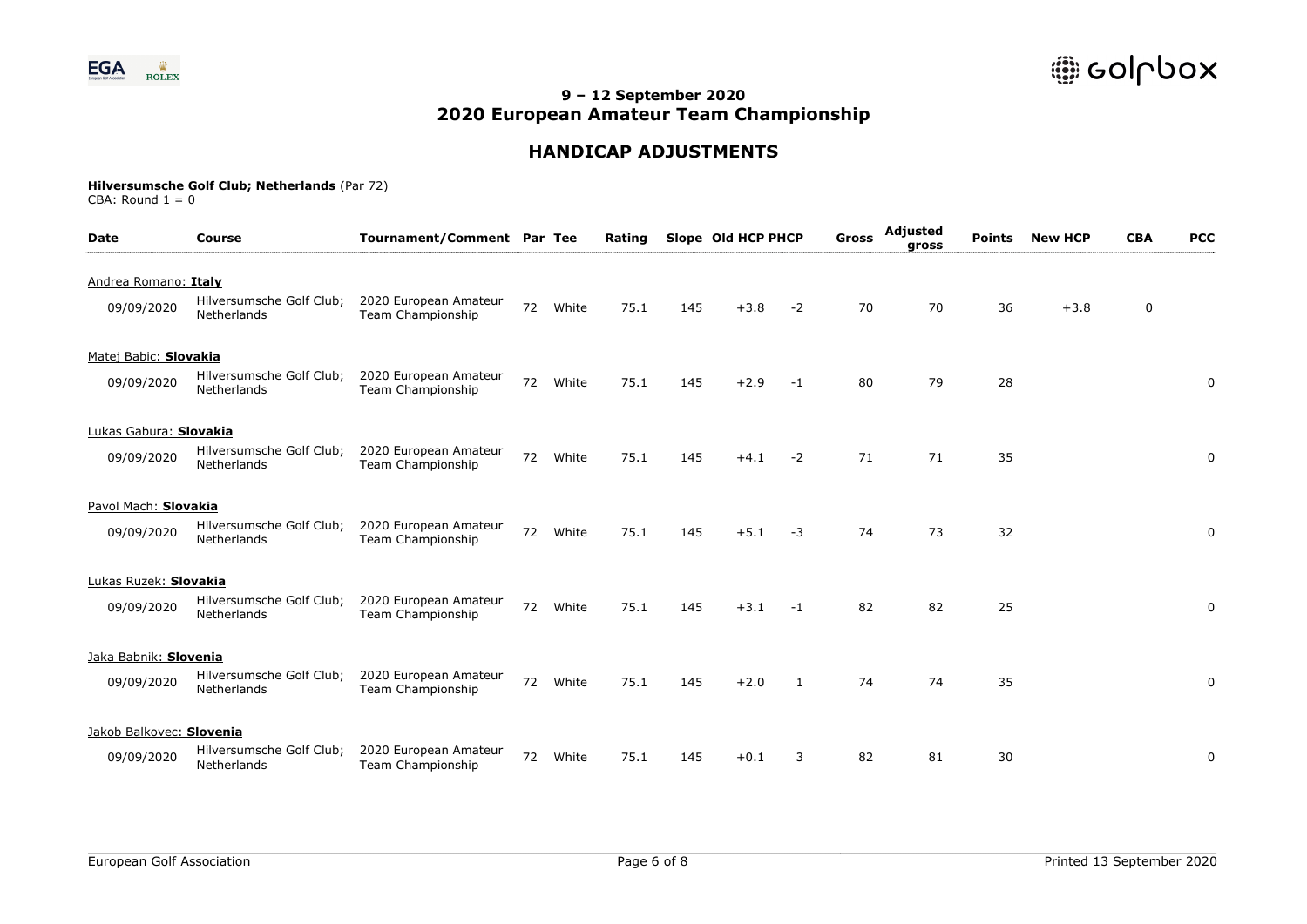

## **HANDICAP ADJUSTMENTS**

| <b>Date</b>               | <b>Course</b>                           | Tournament/Comment Par Tee                        |    |       | Rating |     | Slope Old HCP PHCP |      | Gross | Adjusted<br>gross | <b>Points</b> | <b>New HCP</b> | <b>CBA</b> | <b>PCC</b> |
|---------------------------|-----------------------------------------|---------------------------------------------------|----|-------|--------|-----|--------------------|------|-------|-------------------|---------------|----------------|------------|------------|
| Jan Hribernik: Slovenia   |                                         |                                                   |    |       |        |     |                    |      |       |                   |               |                |            |            |
| 09/09/2020                | Hilversumsche Golf Club;<br>Netherlands | 2020 European Amateur<br>Team Championship        | 72 | White | 75.1   | 145 | $+3.4$             | -1   | 78    | 78                | 29            |                |            | 0          |
| Luka Strasek: Slovenia    |                                         |                                                   |    |       |        |     |                    |      |       |                   |               |                |            |            |
| 09/09/2020                | Hilversumsche Golf Club;<br>Netherlands | 2020 European Amateur<br>Team Championship        | 72 | White | 75.1   | 145 | $+1.5$             | 1    | 74    | 74                | 35            |                |            | 0          |
| Gustav Andersson: Sweden  |                                         |                                                   |    |       |        |     |                    |      |       |                   |               |                |            |            |
| 09/09/2020                | Hilversumsche Golf Club;<br>Netherlands | 2020 European Amateur<br><b>Team Championship</b> | 72 | White | 75.1   | 145 | $+6.3$             | $-5$ | 71    | 71                | 32            |                |            | 0          |
| Albin Bergstrom: Sweden   |                                         |                                                   |    |       |        |     |                    |      |       |                   |               |                |            |            |
| 09/09/2020                | Hilversumsche Golf Club;<br>Netherlands | 2020 European Amateur<br>Team Championship        | 72 | White | 75.1   | 145 | $+5.2$             | $-4$ | 72    | 72                | 32            |                |            | 0          |
| Vincent Norrman: Sweden   |                                         |                                                   |    |       |        |     |                    |      |       |                   |               |                |            |            |
| 09/09/2020                | Hilversumsche Golf Club;<br>Netherlands | 2020 European Amateur<br>Team Championship        | 72 | White | 75.1   | 145 | $+4.6$             | -3   | 71    | 71                | 34            |                |            | 0          |
| David Nyfjall: Sweden     |                                         |                                                   |    |       |        |     |                    |      |       |                   |               |                |            |            |
| 09/09/2020                | Hilversumsche Golf Club;<br>Netherlands | 2020 European Amateur<br>Team Championship        | 72 | White | 75.1   | 145 | $+5.0$             | $-3$ | 72    | 72                | 33            |                |            | 0          |
| Robert Foley: Switzerland |                                         |                                                   |    |       |        |     |                    |      |       |                   |               |                |            |            |
| 09/09/2020                | Hilversumsche Golf Club;<br>Netherlands | 2020 European Amateur<br>Team Championship        | 72 | White | 75.1   | 145 | $+3.2$             | $-1$ | 74    | 74                | 33            | $+3.1$         | 0          |            |